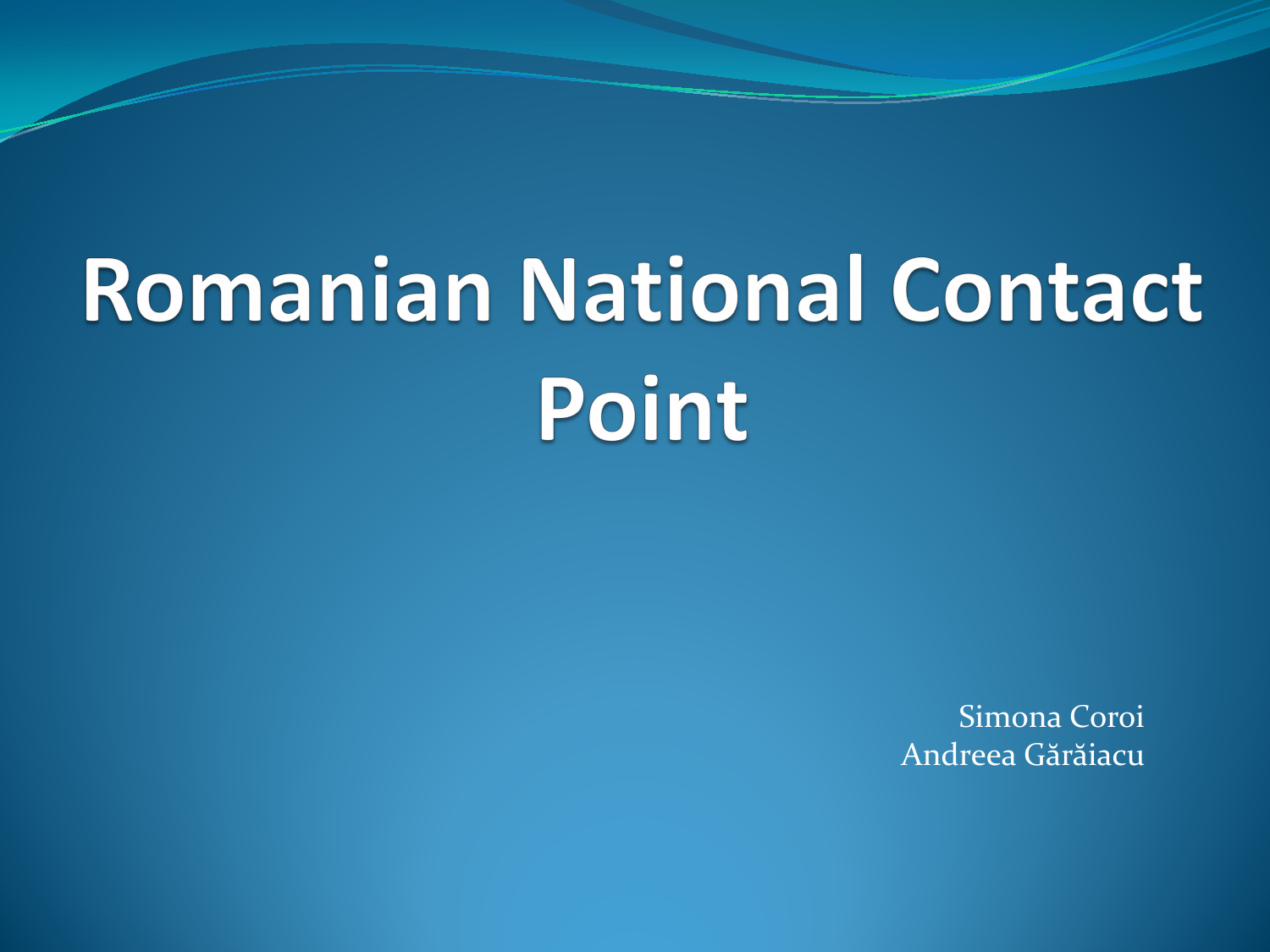## About Romanian NCP

- The National Contact Point was founded in May 2014. It operates as an entity without legal jurisdiction affiliated to the National Health Insurance House in Romania.
- There is only one NCP in Romania, located in Bucharest.
- Romanian people who need healthcare services in an EU Member State, as well as foreigners who need to receive treatment in Romania, may contact the Romanian NCP by accessing the website [http://www.](http://www.cnas-pnc.ro/)[cnas](http://www.cnas-pnc.ro/)[-](http://www.cnas-pnc.ro/)[pnc](http://www.cnas-pnc.ro/)[.ro.](http://www.cnas-pnc.ro/)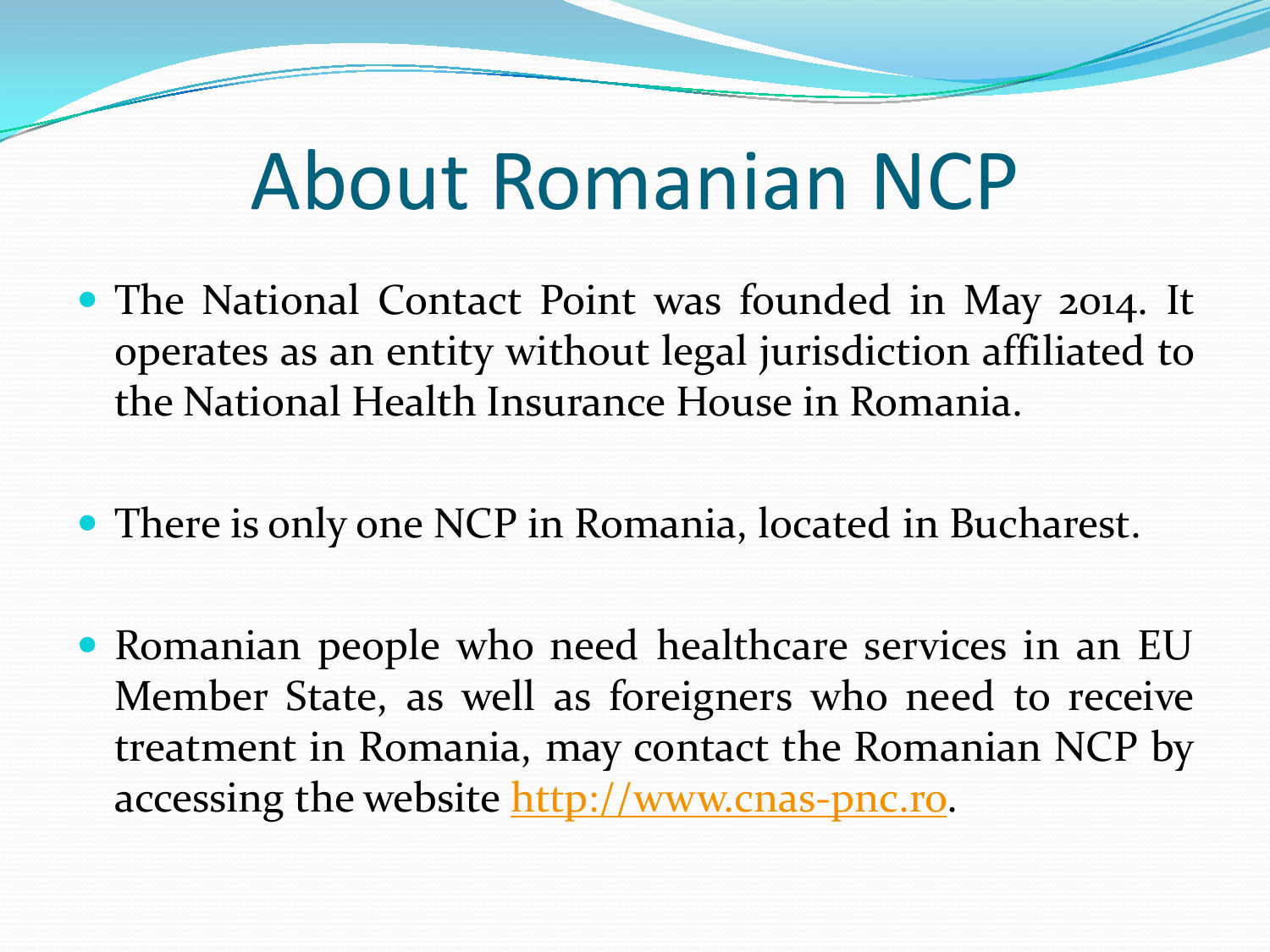

#### Know before you go

You have the right to receive medical treatment in another EU Member State and the right to have your home country cover some or all of the costs. You have the right to be informed about the treatment options open to you,<br>how other EU countries ensure quality and safety in healthcare, and whether a particular provider is legall entitled to offer services.





FIND OUT MORE



Check the financial Implications with your National Contact Point or **Insurer** 

FIND OUT MORE

旨



Make sure you get the medical followup you need

**FIND OUT MORE**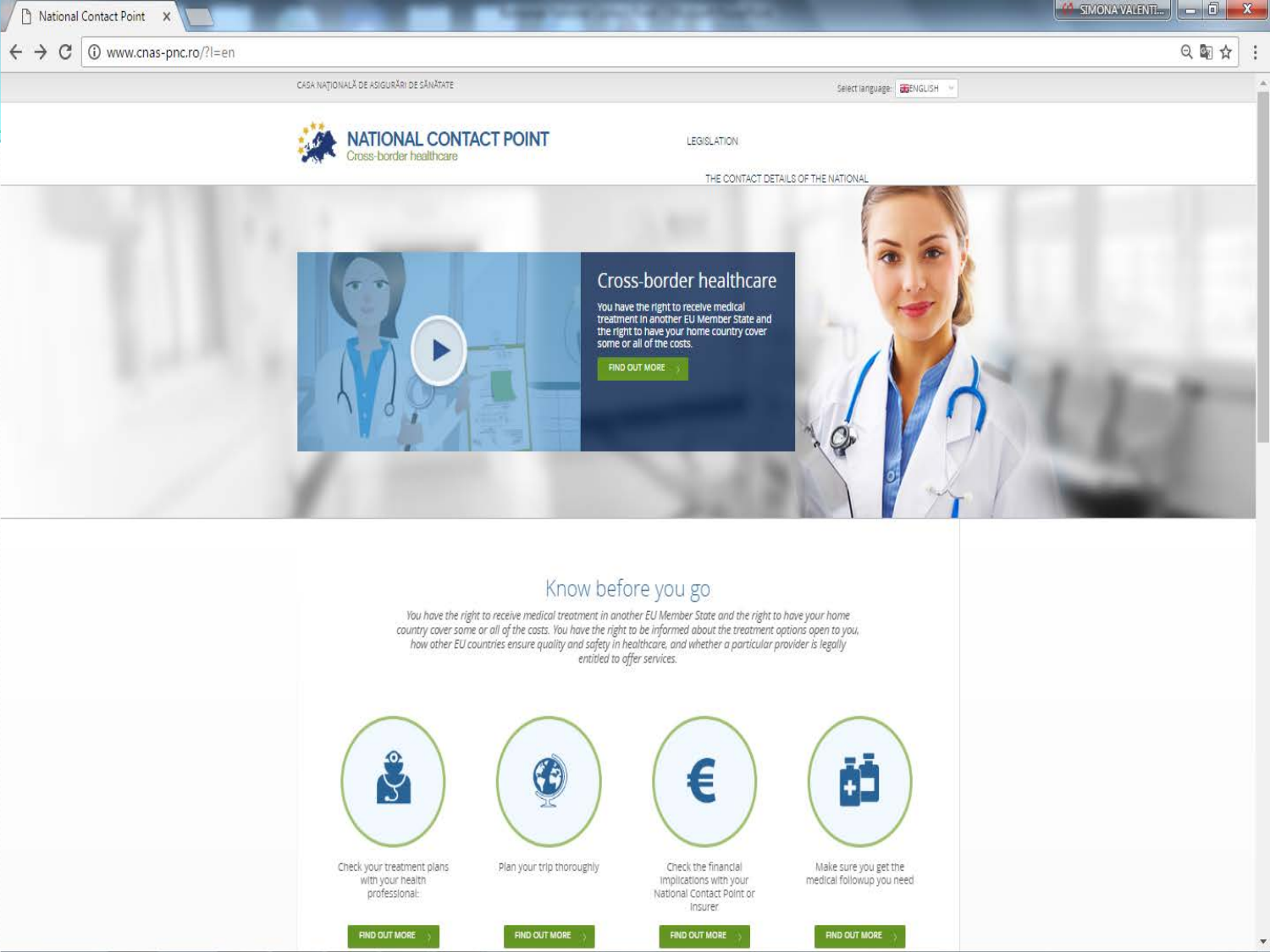C

(i) www.cnas-pnc.ro/legislatie?l=en

只面立

#### Legislation

#### European legislation on the cross-border healthcare:

• Directive 2011/24/EU of the European Parliament and of the Council of 9 March 2011 on the application of patients' rights in cross-border healthcare:

#### Directive 2011/24/EU of the European Parliament and A of the Council of 9 March 2011 on the application of patients' rights in cross-border healthcare:

• Commission Implementing Directive 2012/52/EU of 20 December 2012 laying down measures to facilitate the recognition of medical prescription issued in another Member State:

Commission Implementing Directive 2012/52/EU of 20 December 2012 laying down measures to facilitate the recognition of medical prescription issued in another Member State

#### Romanian legislation on the cross-border healthcare:

- · Title XVIII Cross border healthcare
- Title XVIII Cross border healthcare
- · Title IX The European and National Health Insurance Card

Title IX - The European and National Health Insurance<br>Card

- · Title VIII Social Health Insurances
- X Title VIII Social Health Insurances
- The Order of Minister of Health and President of the National Health Insurance no. 340/214/2014 concerning the approval of the National Contact Point for cross-border healthcare set-up and operation:
- Order no 340 214 from 2014
- Government Decision no. 340/2014 approving the Methodological Norms on cross-border healthcare:
- & Government Decision no 304 from 2014
- The Order of Minister of Health and President of the National Health Insurance no. 1.509/733/2014 amending the Order of Minister of Health and President of the National Health Insurance no. 674/252/2012 on approval of electronic prescription form with and without personal contribution for outpatient medication and Methodological Norms on usage of electronic prescription form with and without personal contribution for outpatient medication - Official Gazette no. 43 from 20<sup>th</sup> of January 2014:
- Order 1509 733 from 2014
- The Order of Minister of Health and President of the National Health Insurance no. 1.083/608/2013 amending the Order of the Minister of Health and President of the National Health Insurance no. 423/191/2013 on approval of the Methodological Norms for enforcement in 2013 of the Framework Contract concerning the conditions of providing medical assistance within the Health Insurance System for the years 2013-2014:
	- **J.** Order 1083 608 from 2013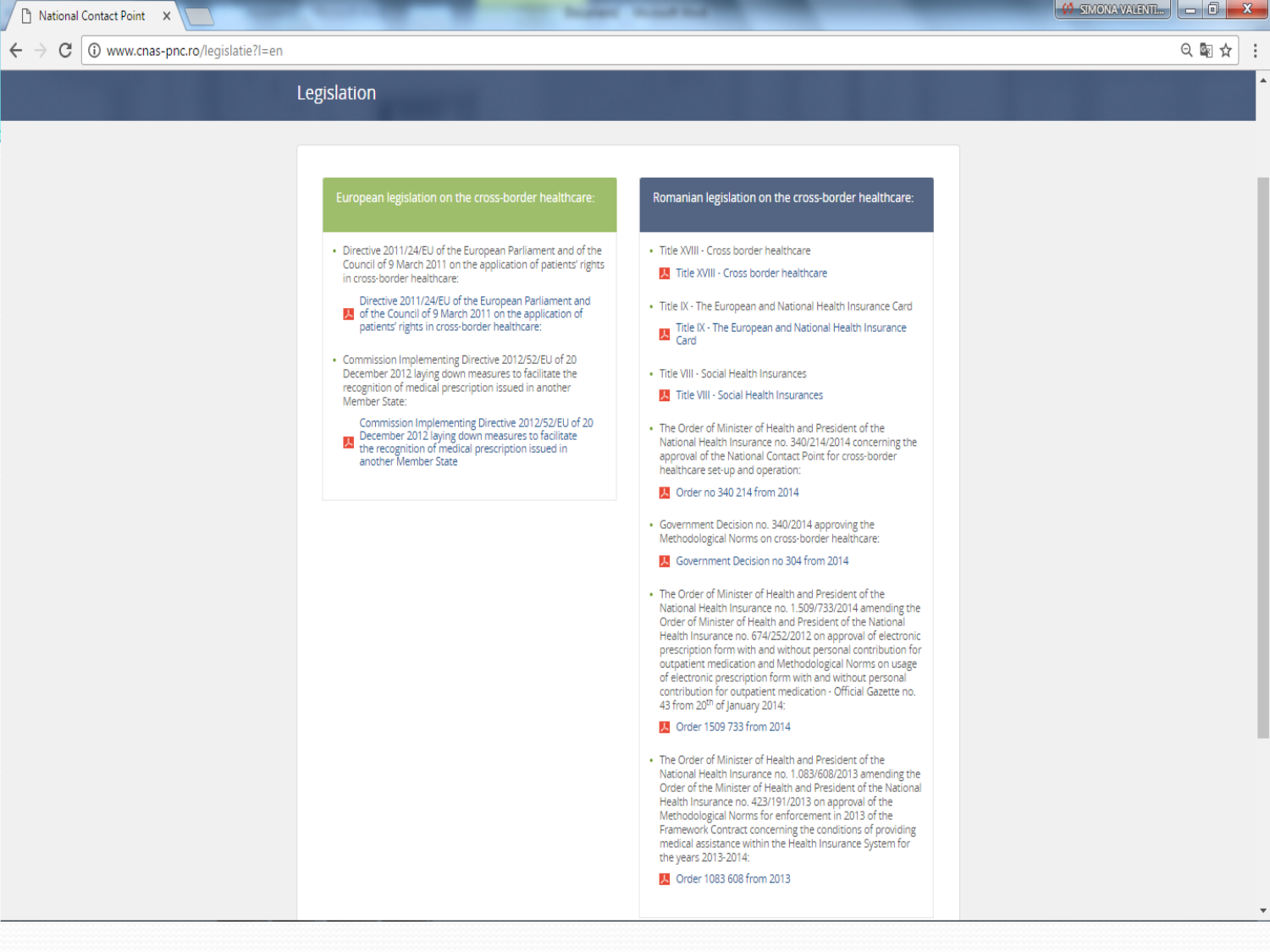- The information posted on the website page is available in Romanian and in English and it is accessible also for persons with sight and hearing disabilities.
- For more information we can be contacted via e-mail at the address [pnc@casan](mailto:pnc@casan.ro)[.ro](mailto:pnc@casan.ro), or by phone, at the number 0040372.309.135, or by the free of charge number 0040800.800.941, or by fax, at the number 0040372.309.283.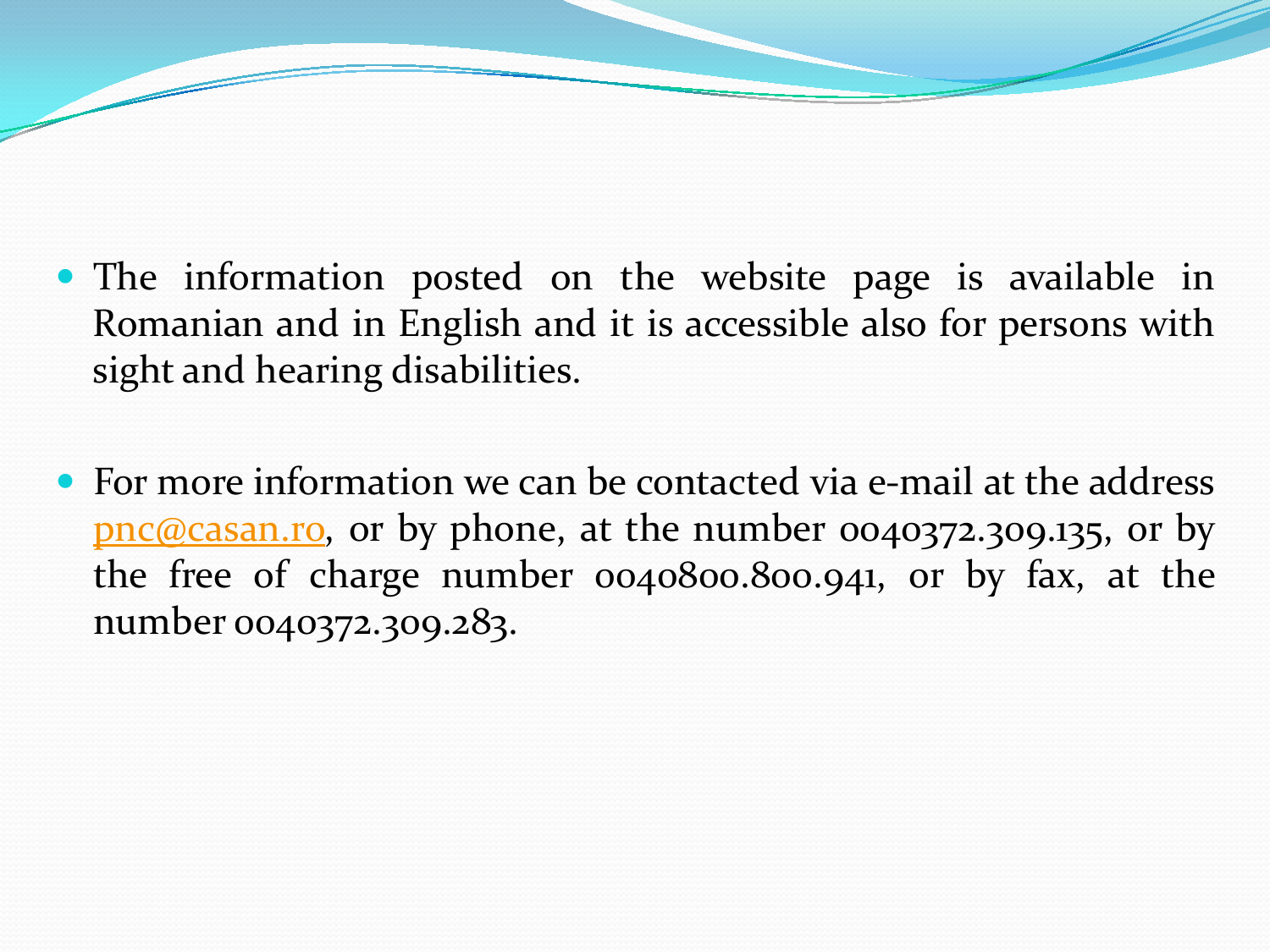## **Main responsibilities**

- To provide to the patients, upon their request, the contact data of the National Contact Points from other European Union Member States;
- To provide to the patients information on the healthcare service providers, including the information requested on a special right of a provider to provide such services or on any restrictions of their professional activity;
- To provide to the patients and professionals, upon request, information on the rights to receive cross-border healthcare, especially on the terms and conditions for the reimbursement of the costs, as well as the procedures to assess and establish the relevant rights and also the appeal and compensation when their rights are not fulfilled;
- To provide to the patients information on the mandatory items in a medical prescription issued in Romania and released in other EU Member State or issued in other EU Member State and released in Romania;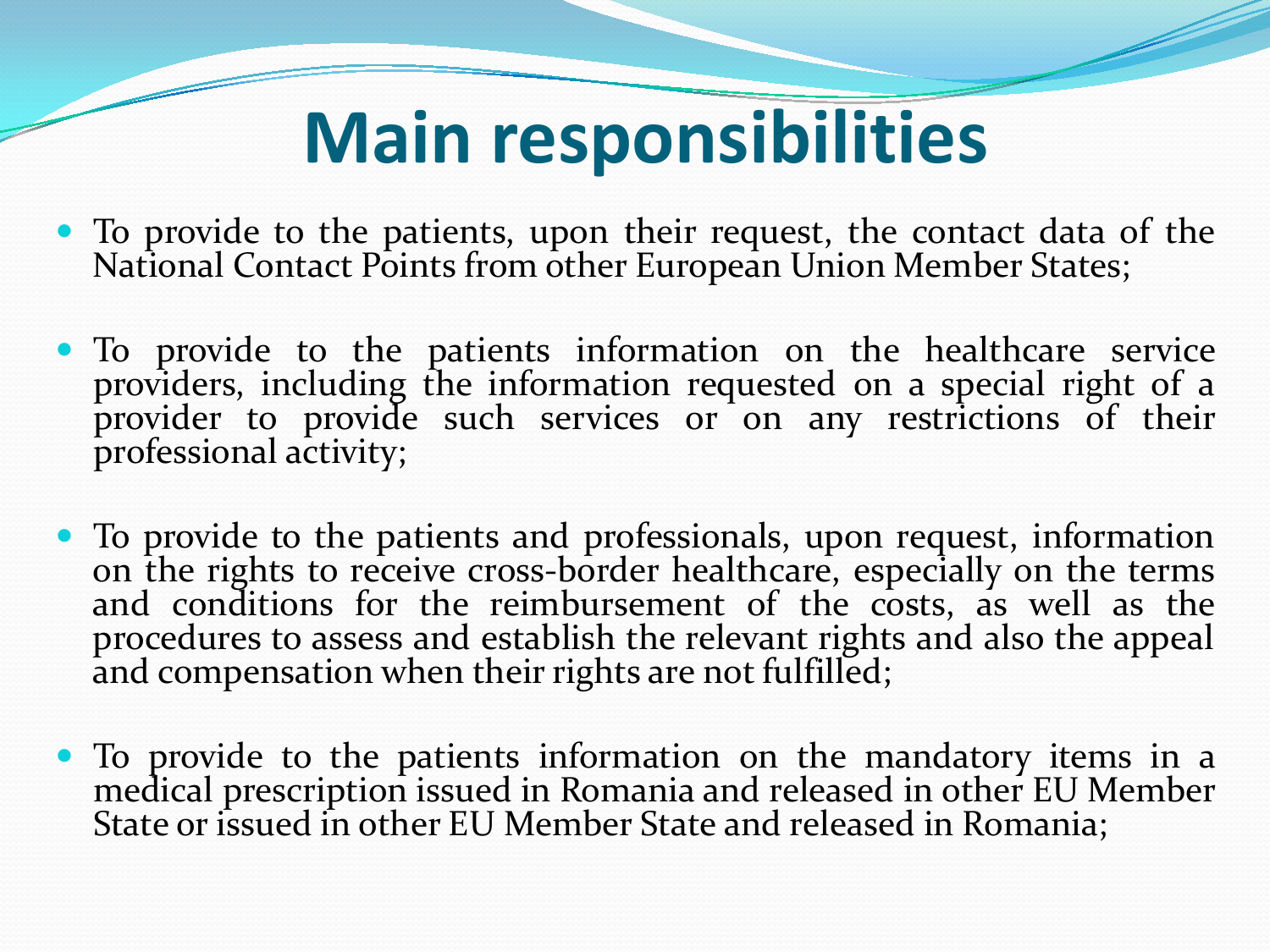- To provide to the patients information provided by the healthcare providers, concerning:
- Treatment options, availability, quality and safety of healthcare services provided in Romania;
- Clear invoices and clear information on prices and/or rates;

- Authorization of healthcare providers, their registration with some specialty organizations, their insurance or any other personal or collective protection means regarding the civil liability of the medical professionals or healthcare provider;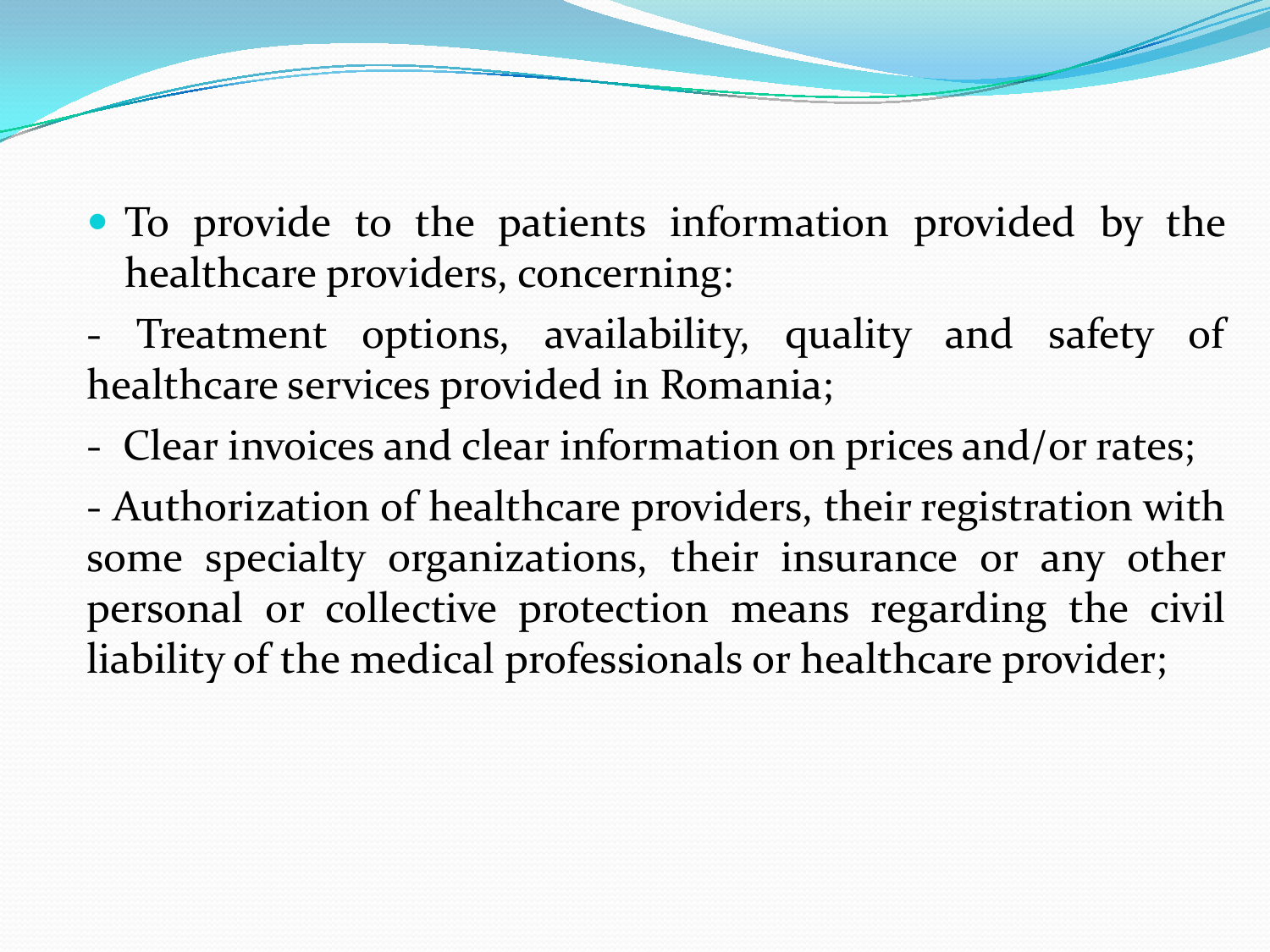• To provide to the patients, upon request and according to the law, with information on:

- National standards and guidelines on the quality and safety of the medical services established by the Regulations that must be fulfilled by an hospital to obtain the medical authorization for functioning, by the clinical guidance and protocols approved by Order of the Minister of Health, as well as by the accreditation standards defined by the National Commission for Accreditation of Hospitals;

- Supervision and assessment of the healthcare providers;
- Healthcare providers subjected to standards and guidelines;
- Accessibility of hospitals for disabled individuals;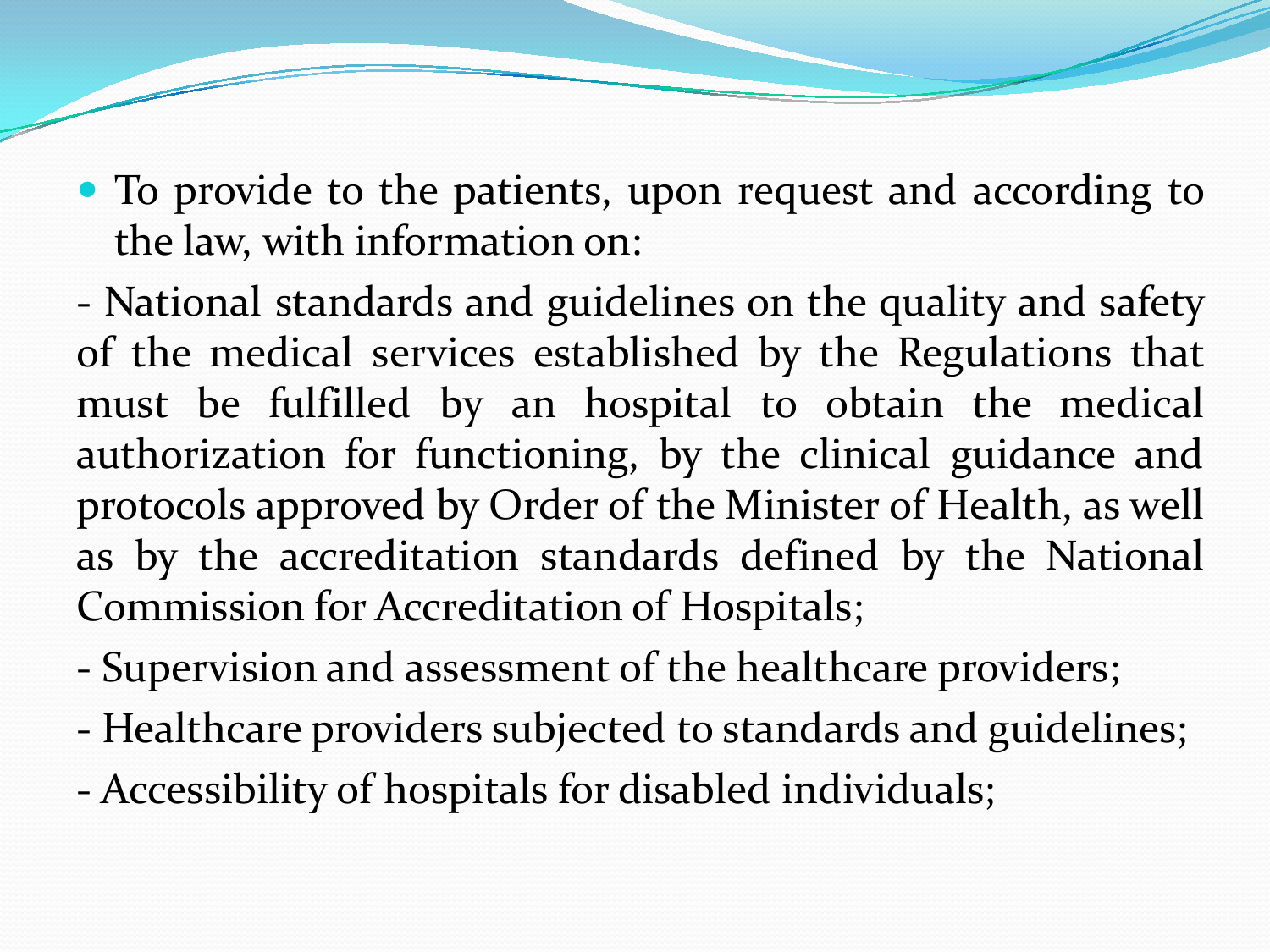- To provide information on the patients' rights, procedures concerning making claims and mechanism to recover the loss, as well as the legal and administrative options available to settle litigations, including in case of a prejudice arising following cross-border healthcare;
- To cooperate with the other National Contact Points and the European Commission with regard to enabling the information exchange;
- Consultations with organizations of patients, specialized structures of the Ministry of Health, healthcare providers and health insurers;
- To create and update the database concerning the medical professionals authorized on the Romanian territory, based on the information existing within the Health Insurance Electronic Platform, as well as on the information requested by the National Contact Points and provided free of charges by the Ministry of Health, as coordinator of the Internal Market Information System (*IMI*), the Romanian College of Physicians, Romanian College of Dentists, Romanian College of Pharmacists and Order of Nurses and Midwives in Romania;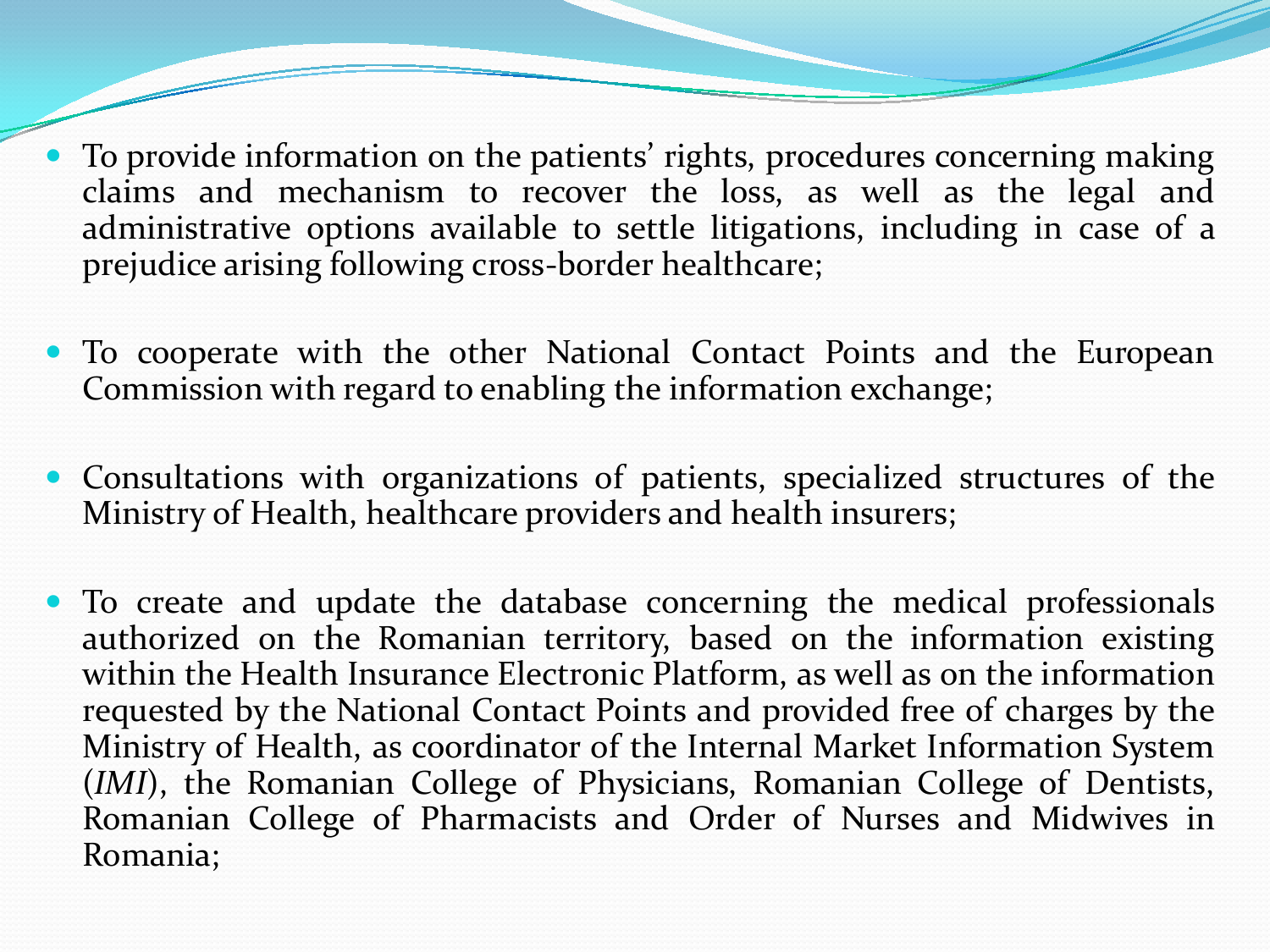- To cooperate with the National Contact Points from the other MS of the EU and with the health insurance houses regarding the mutual supervision and support in order to clarify the contents of the payment documents;
- To cooperate with the National Contact Points in other EU Member States concerning the standards and guidelines on the quality and safety;
- To closely work with the specialized structures of the National Health Insurance House and Ministry of Health in the preparation of the regular report on the implementation of Directive No. 2011/24/EU.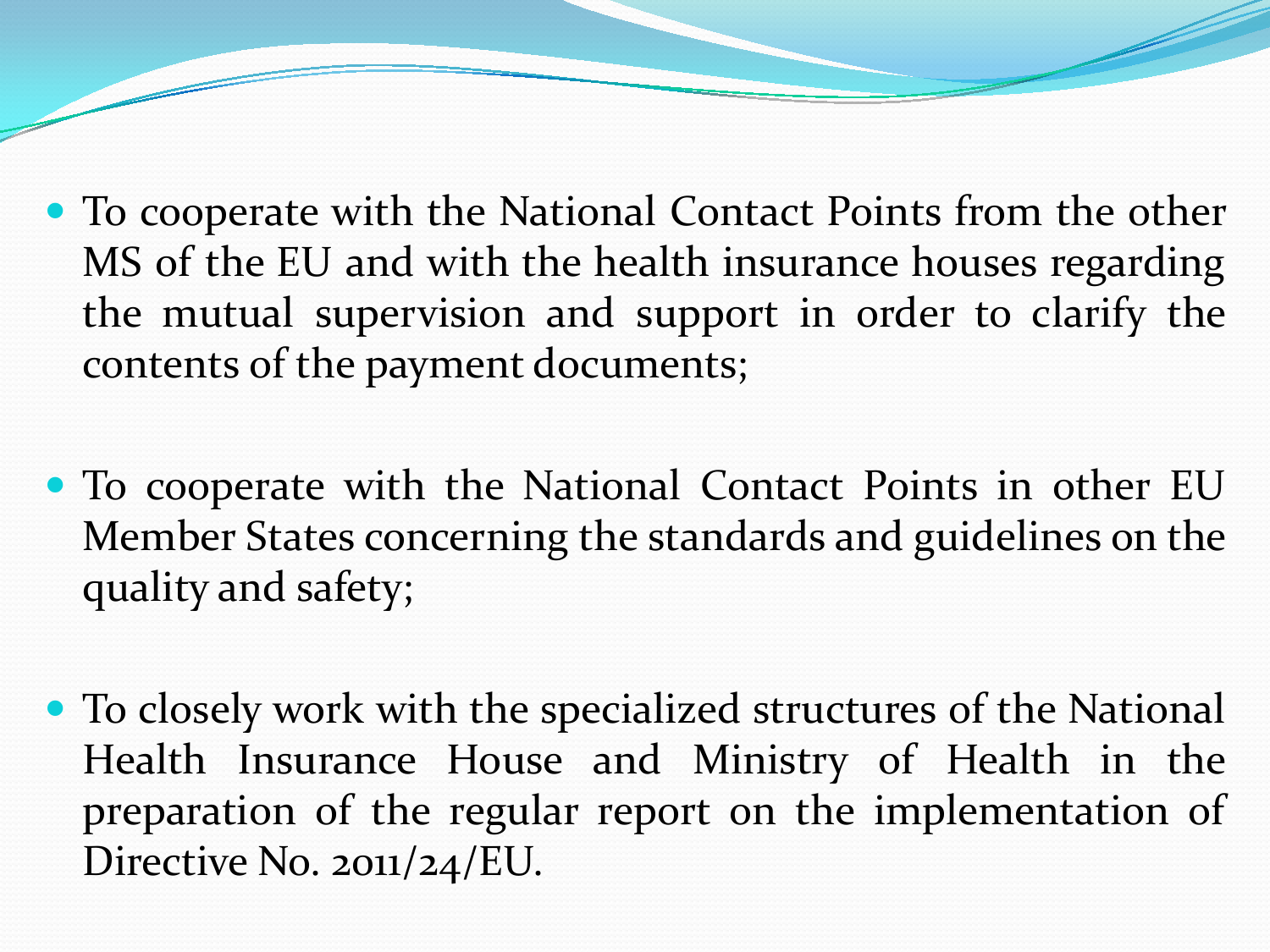## **Statistics**

1. In 2014, the total (estimated) number of information requests regarding cross-border healthcare was 600.

### **PATIENTS OUTFLOWS: HEALTHCARE SUBJECT TO PRIOR AUTHORISATION**

- Number of requests for prior authorisation: 4
- Number of authorised requests for prior authorisation: 2

### **Authorised prior authorisation requests by Member State of treatment**

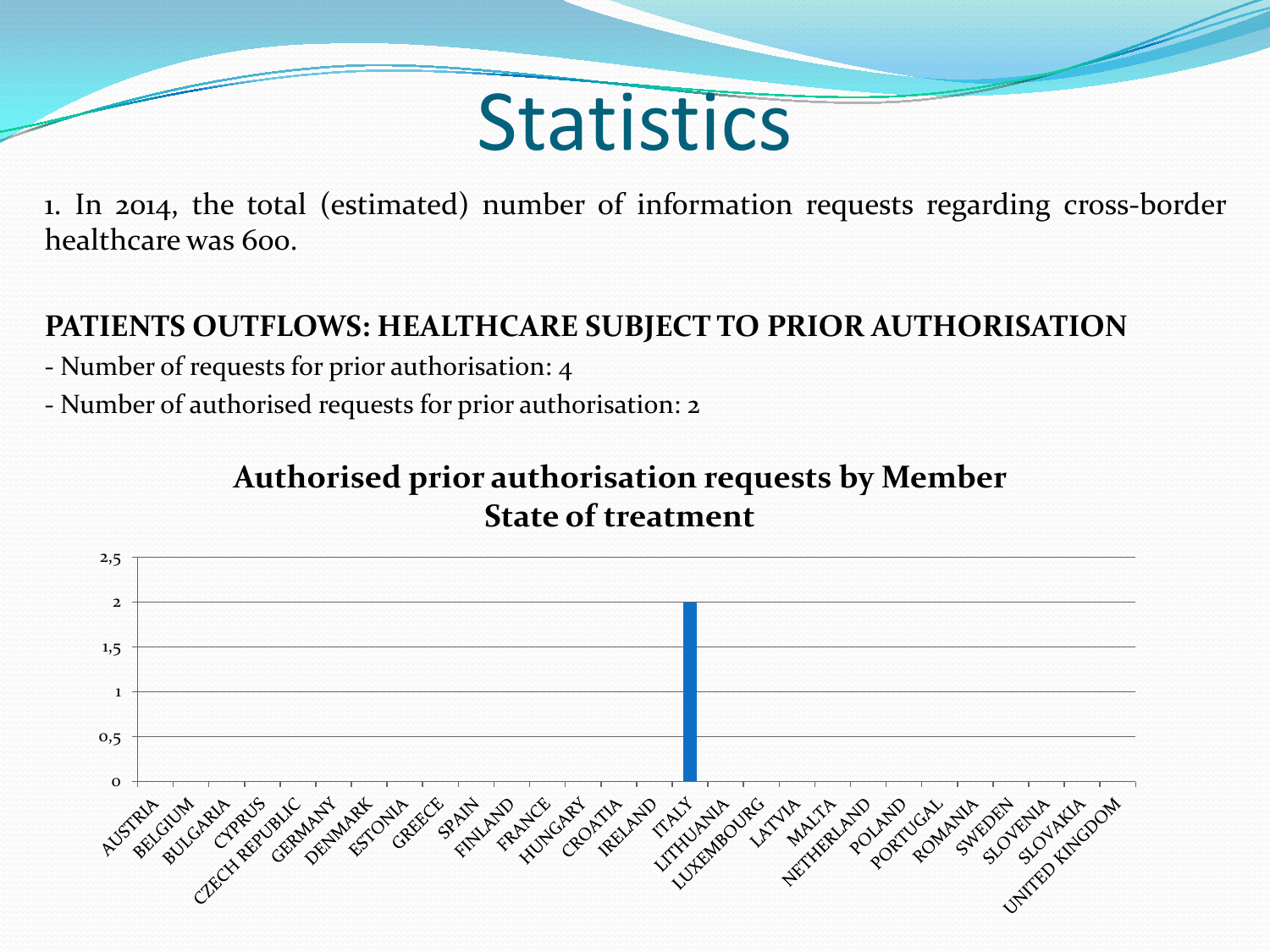#### **PATIENTS OUTFLOWS: HEALTHCARE NOT SUBJECT TO PRIOR AUTHORISATION**

- Number of requests not subject for prior authorisation: 258
- Number of authorised requests not subject for prior authorisation: 58

#### **Requests not subject to prior authorisation by Member State**

![](_page_11_Figure_4.jpeg)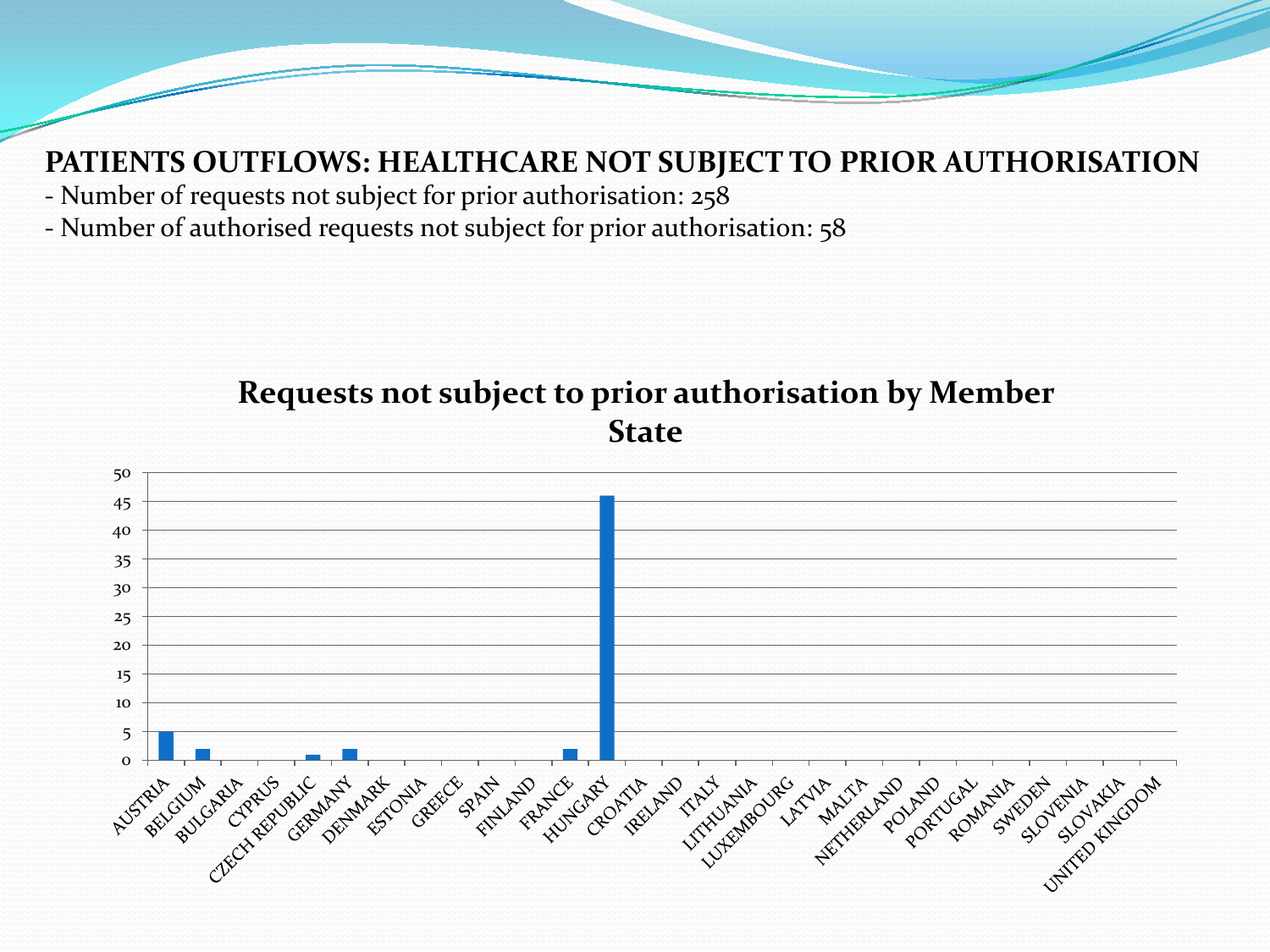2. In 2015, the total (estimated) number of information requests regarding cross-border healthcare was 800.

### **PATIENTS OUTFLOWS: HEALTHCARE SUBJECT TO PRIOR AUTHORISATION**

- Number of requests for prior authorisation: 7
- Number of authorised requests for prior authorisation: 5

### **Authorised prior authorisation requests by Member State of treatment**

![](_page_12_Figure_5.jpeg)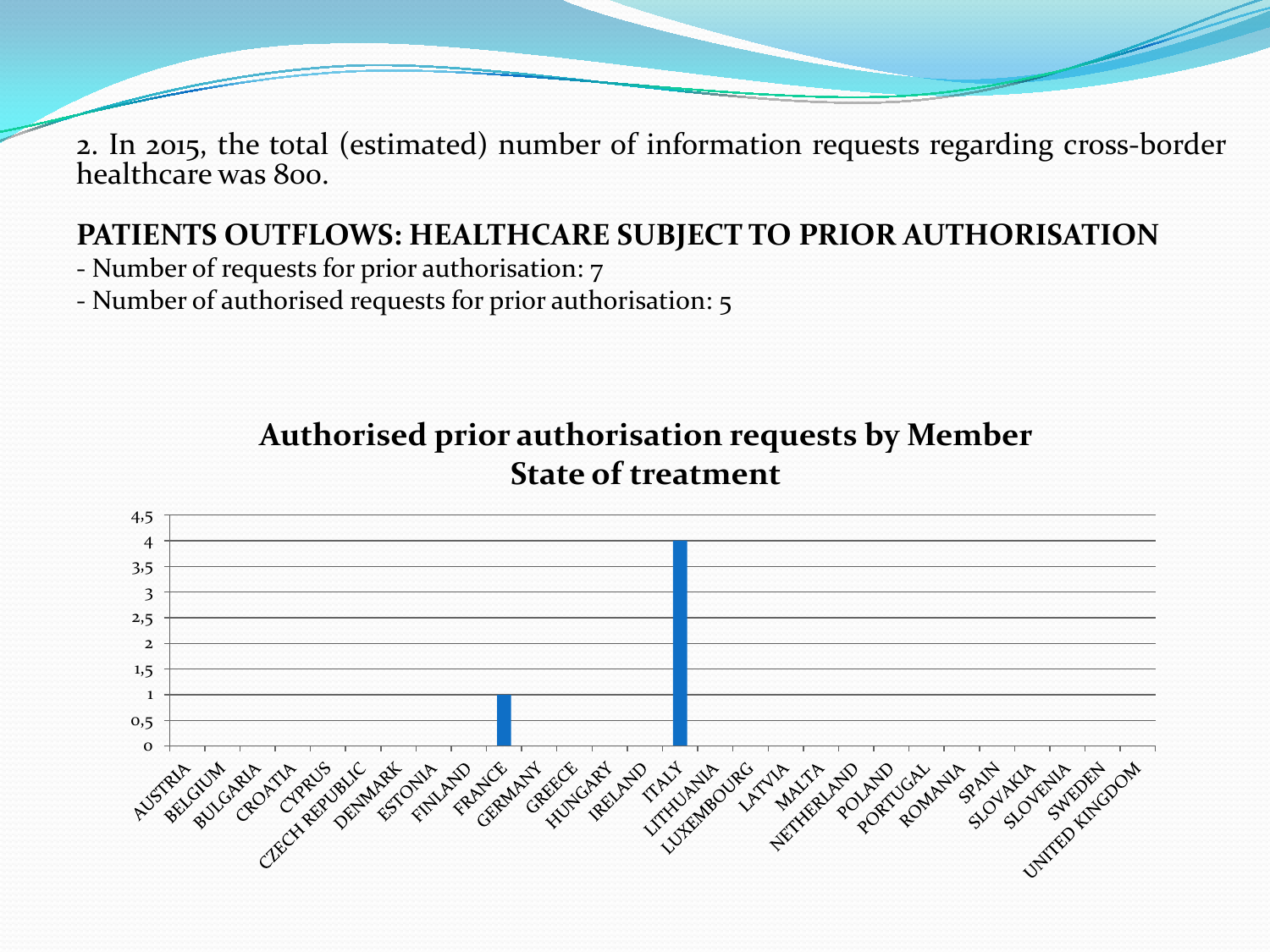#### **PATIENTS OUTFLOWS: HEALTHCARE NOT SUBJECT TO PRIOR AUTHORISATION**

- Number of requests not subject for prior authorisation: 530
- Number of authorised requests not subject for prior authorisation: 240

![](_page_13_Figure_3.jpeg)

#### **Request not subject to prior authorisation by Member State**